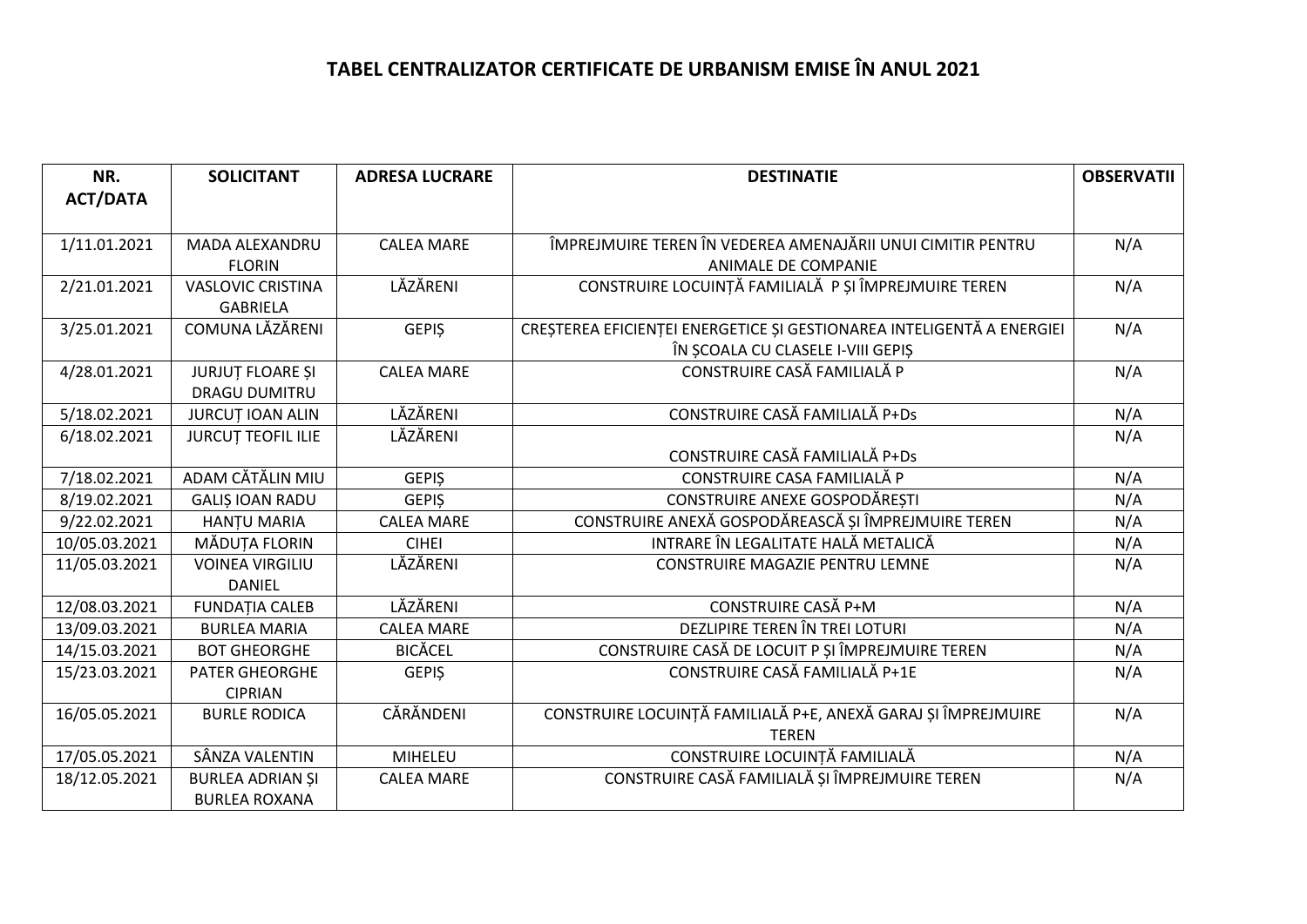## **TABEL CENTRALIZATOR CERTIFICATE DE URBANISM EMISE ÎN ANUL 2021**

| NR.             | <b>SOLICITANT</b>                                             | <b>ADRESA LUCRARE</b>                                              | <b>DESTINATIE</b>                                                                              | <b>OBSERVATII</b> |
|-----------------|---------------------------------------------------------------|--------------------------------------------------------------------|------------------------------------------------------------------------------------------------|-------------------|
| <b>ACT/DATA</b> |                                                               |                                                                    |                                                                                                |                   |
|                 |                                                               | CĂRĂNZEL                                                           | CERTIFICAT DE URBANISM DE INFORMARE                                                            | N/A               |
| 19/03.06.2021   | MUREȘAN STELIAN<br><b>VASILE</b>                              |                                                                    |                                                                                                |                   |
| 20/04.06.2021   | PINTEA ADRIAN<br><b>VASILE</b>                                | <b>CALEA MARE</b>                                                  | CONSTRUIRE SPĂLĂTORIE-VULCANIZARE                                                              | N/A               |
| 21/15.07.2021   | COMUNA LĂZĂRENI                                               | LĂZĂRENI                                                           | CREȘTEREA EFICIENȚEI ENERGETICE ȘI GESTIONAREA INTELIGENTĂ A ENERGIEI<br>LA CLĂDIREA PRIMĂRIEI | N/A               |
| 22/05.08.2021   | <b>II FAUR MARIN</b><br>VALENTIN                              | MIHELEU                                                            | CONSTRUIRE PLATFORMĂ DE GUNOI                                                                  | N/A               |
| 23/12.08.2021   | LASCO CLAUDIU<br><b>GEORGE</b>                                | CĂRĂNDENI                                                          | CONSTRUIRE CASĂ FAMILIALĂ P ȘI ÎMPREJMUIRE TEREN                                               | N/A               |
| 24/12.08.2021   | COMUNA LĂZĂRENI                                               | LĂZĂRENI                                                           | ALIPIRE TEREN DOUĂ LOTURI                                                                      | N/A               |
| 25/23.08.2021   | <b>HEREDEA REGHINA</b>                                        | CĂRĂNDENI                                                          | CONSTRUIRE HALĂ DEPOZITARE UTILAJE AGRICOLE ȘI ÎMPREJMUIRE TEREN                               | N/A               |
| 26/06.09.2021   | POPA LAZĂR SILVIU                                             | LĂZĂRENI                                                           | CONSTRUIRE SPĂLĂTORIE AUTO SELF SERVIS+COSMETICĂ AUTO                                          | N/A               |
| 27/16.09.2021   | <b>SUSMAN VIOREL</b>                                          | LĂZĂRENI                                                           | CERTIFICAT URBANISM INFORMARE ÎNFIINȚARE HALĂ PRODUCȚIE ÎN<br>SUPRAFAȚĂ DE 200MP               | N/A               |
| 28/16.09.2021   | SĂLĂJAN IOAN ȘI<br><b>ANCA</b>                                | MIHELEU                                                            | CONSTRUIRE A DOUA LOCUINȚĂ PE PARCELĂ                                                          | N/A               |
| 29/20.09.2021   | <b>GABOR EMERIC</b><br><b>VICTOR ȘI GABOR</b><br><b>DIANA</b> | <b>CALEA MARE</b>                                                  | CONSTRUIRE LOCUINȚĂ FAMILIALĂ SUBSOL +PARTER ȘI ÎMPREJMUIRE TEREN                              | N/A               |
| 30/04.10.2021   | DĂRĂBAN ANCA ȘI<br>DĂRĂBAN IONT                               | <b>CALEA MARE</b>                                                  | CONSTRUIRE LOCUINȚĂ FAMILIALĂ PARTER ȘI ÎMPREJMUIRE TEREN                                      | N/A               |
| 31/07.10.2021   | <b>SC RCS&amp;RDS SA</b>                                      | <b>CALEA MARE</b>                                                  | DEZMEMBRARE IMOBIL CAD 53764 ȘI INSTITUIRE SERVITUTE TRECERE LOC<br><b>CALEA MARE</b>          | N/A               |
| 32/14.10.2021   | COMUNA LĂZĂRENI                                               | LĂZĂRENI, CALEA<br>MARE, CĂRĂNDENI,<br>GEPIȘ, CĂRĂNZEL,<br>MIHELEU | ÎMBUNĂTĂȚIREA INFRASTRUCTURII RUTIERE AGRICOLE ÎN COMUNA<br>LĂZĂRENI                           | N/A               |
| 33/14.10.2021   | <b>CIORBA ZORICA</b>                                          | <b>CALEA MARE</b>                                                  | DEZMEMBRARE IMOBIL CADASTRAL 55479 LĂZĂRENI ÎN CINCI LOTURI                                    | N/A               |